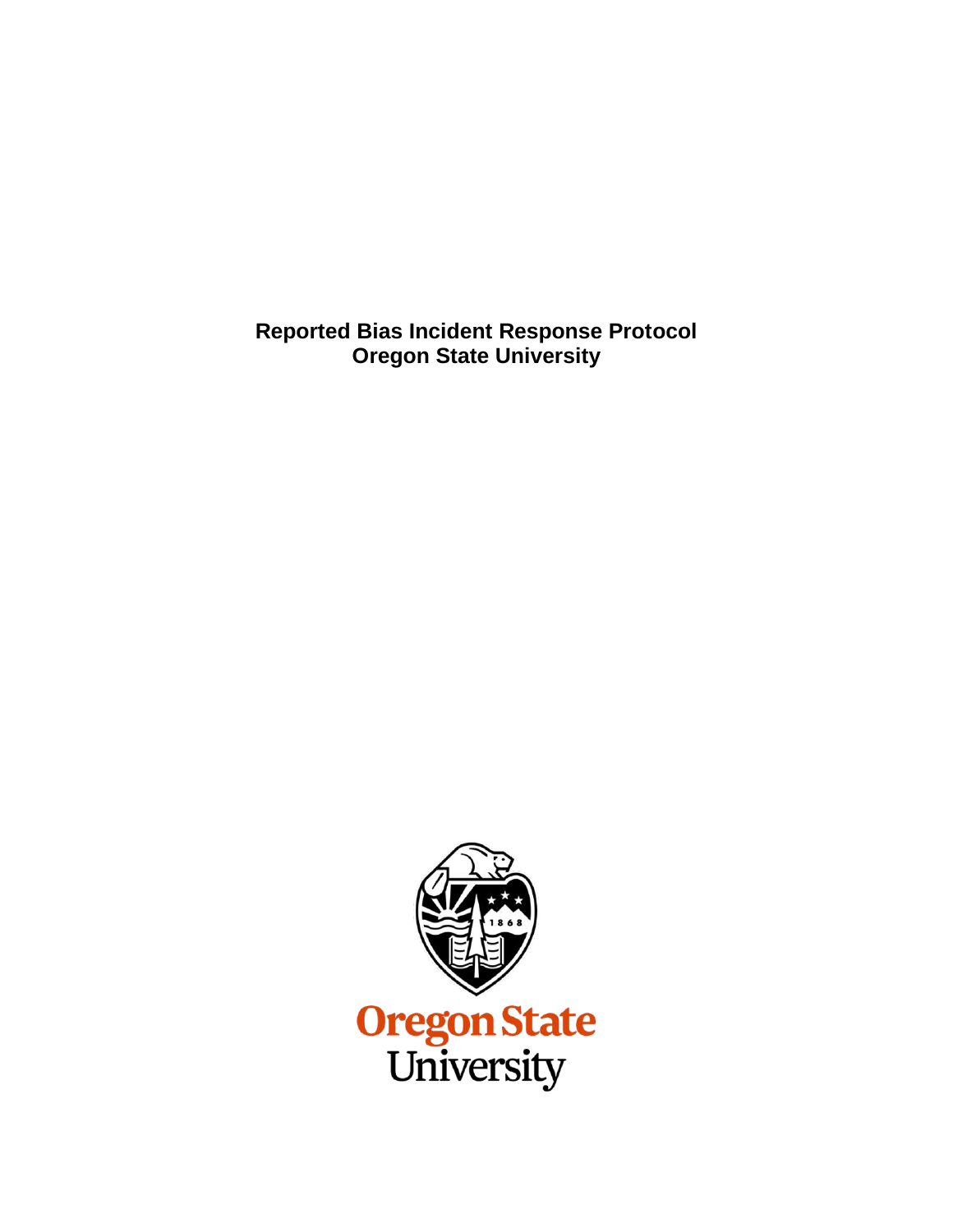#### **Reported Bias Incident Response Protocol Oregon State University**

### **Revised 5/21/2018**

#### **I. Introduction**

The Oregon State University Reported Bias Incident Response Protocol (the "Protocol") provides a process to comprehensively and collaboratively address reports of bias incidents<sup>1</sup> that impact Oregon State students, faculty, and staff. The Protocol advances Oregon State's commitment to create and maintain a university climate free of discrimination and harassment.

The Protocol is applied by the Bias Response Team (or "BRT"). The BRT is composed of key university stakeholders who work collaboratively to respond to reports of bias incidents impacting the Oregon State community. The Office of Institutional Diversity is charged with coordinating the Bias Response Team and implementation of the Protocol.

The Protocol is not meant to override the responsibilities of offices or units that currently respond to reported incidents of bias involving members of the Oregon State community. Rather, it is intended to complement the work of these offices by providing a centralized method for reporting bias incidents, referring reporters to resources, coordinating institutional responses, and assessing bias incidents impacting the Oregon State community.

### **II. University Policy**

The Protocol advances Oregon State's policy prohibiting "any act that, either in form or operation, and whether intended or unintended, unreasonably differentiates among persons on the basis of a protected status.<sup>2</sup> This [policy] reserves to the University, in furtherance of its educational mission, the right to address conduct that would not necessarily be unlawful."<sup>3</sup>

The Protocol also furthers Oregon State's commitment, "as an institution of higher education and as a community of scholars, … to the elimination of discrimination and discriminatory harassment, and the provision of equal opportunity for all."<sup>4</sup> Furthermore:

An objective of Oregon State University is the creation and maintenance of a positive atmosphere of nondiscrimination in every phase and activity of university operations. [¶] Harassment and intimidation can impede an individual's ability to participate fully in the educational process. Acts of discrimination, harassment and

 $\overline{\phantom{a}}$ 

<sup>&</sup>lt;sup>1</sup> See Appendix A, Definitions.

 $2$  Protected statuses covered by this policy include, in compliance with state and Federal laws and regulations, "age, color, disability, gender identity or expression, genetic information, marital status, national origin, race, religion, sex, sexual orientation, or veteran status." OSU Discrimination and Discriminatory Harassment Policies, http://eoa.oregonstate.edu/discrimination-and-harassment-policies (accessed April 5, 2016).

 $3$  OSU Discrimination and Discriminatory Harassment Policies, http://eoa.oregonstate.edu/discriminationand-harassment-policies (accessed April 5, 2016).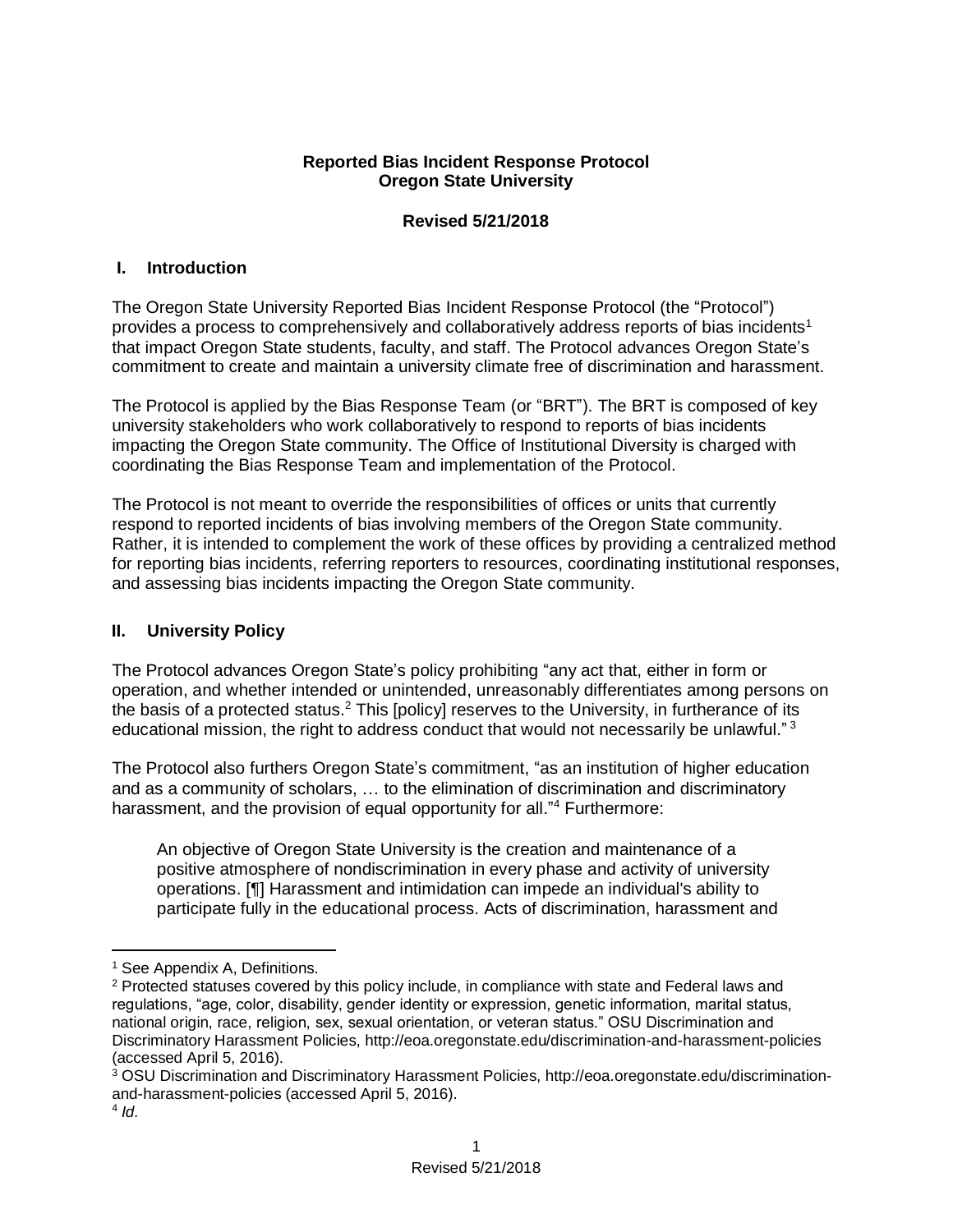insensitivity hurt and degrade all members of the community whether victim, perpetrator, or observer. Every member of the OSU community is responsible for creating and maintaining a climate free of discrimination and harassment. 5

The Protocol carries forward and advances this important University objective.

The Protocol does not circumvent, or limit conduct and speech protected by the First Amendment. Oregon State affirms the right to free speech.<sup>6</sup> Oregon State permissibly regulates speech activities in certain places and times pursuant to University policy.<sup>7</sup> The Protocol will be applied with the free speech rights of the speaker and University policy in mind. Oregon State's response to reported incidents of bias may include education, dialogue, counter-speech, referrals to resources, other responses other than discipline. Should discipline or sanction be appropriate, however, the BRT and Oregon State will follow established processes for that discipline or sanction.

# **III. Charge**

During the 2015 fall term, President Ray reiterated his commitment to addressing bias incidents by assuring that Oregon State will "improve campus safety for students of color; regularly assess and report information related to the university's racial climate; and provide all community members the ability to report racial issues and concerns."<sup>8</sup> "The campus," President Ray pledged, will "create referral systems and resources to address bias concerns."<sup>9</sup>

The need for a comprehensive institutional Protocol to address bias incidents in all forms is also reflected in climate data. The 2015 Pilot Campus Inclusivity Survey, conducted by the Student Affairs Research Evaluation and Planning Group, asked students about acts of bias they may have experienced, and the Oregon State's response to these incidents.<sup>10</sup>

Among respondents, 29.4% of students indicated that they had experienced an act of bias.<sup>11</sup> This response rate was higher among undergraduate students of color with 34.6% of respondents indicating they had experienced an act of bias. Students who reported experiencing bias were also asked whether the university response was effective. Among those surveyed, 28.2% responded "yes", while the majority of students, 53.6%, were unsure if the

#### 5 *Id.*

 $\overline{\phantom{a}}$ 

<sup>6</sup> OSU Standard No. 576-005, "Time Manner and Place Rules for Speech Activities",

https://d28htnjz2elwuj.cloudfront.net/wp-content/uploads/2004/01/14000000/time\_manner\_place\_576- 005\_2015-07-01.pdf (accessed April 5, 2016).

<sup>7</sup> *Id.*

<sup>&</sup>lt;sup>8</sup> "Next Steps to Build Racial Inclusivity and Greater Sensitivity." Email from President Ed Ray (November 17, 2015), http://leadership.oregonstate.edu/next-steps-build-racial-inclusivity-and-greater-sensitivity (accessed April 5, 2016).

<sup>&</sup>lt;sup>9</sup> "OSU to Hire Chief Diversity Officer, Intensify Focus on Equal Opportunity" Email from President Ed Ray (December 7, 2015),

http://leadership.oregonstate.edu/osu-hire-chief-diversity-officer-intensify-focus-equal-opportunity (accessed April 5, 2016

<sup>&</sup>lt;sup>10</sup> Student Affairs Research Evaluation & Planning, "2015 Pilot Campus Inclusivity Survey Report", p. 8, http://oregonstate.edu/studentaffairs/sites/default/files/final\_campus\_inclusivity\_report\_1\_8\_2016.pdf (accessed April 5, 2016); *see also* Campus Inclusivity Survey Home Page,

http://oregonstate.edu/studentaffairs/campusinclusivitysurvey (accessed April 5, 2016)

<sup>&</sup>lt;sup>11</sup> *Id.* at 8. The survey intentionally did not define bias and instead let students define what possible incidents of bias they may have experienced or by which they were affected.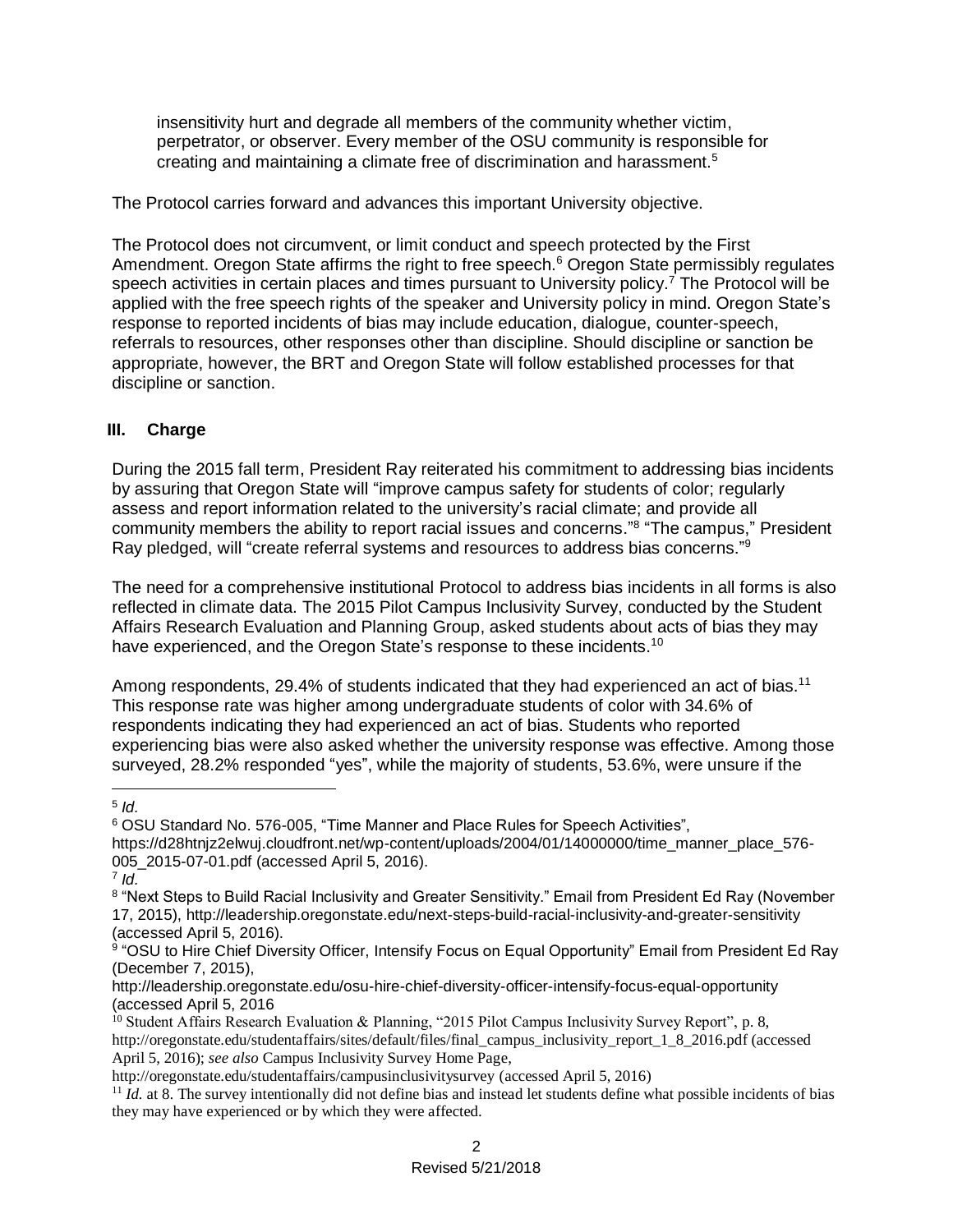University response was effective.<sup>12</sup> Among students who responded "yes", positive elements of the University's response included:

- The many support systems available to university community members;
- Concern and care felt from Oregon State; and,
- Open, timely, and clear communication from Oregon State administrators.<sup>13</sup>

Students who responded "no" were asked what, if anything, would make Oregon State's response to acts of bias more effective. Responses to this question included:

- More accountability, transparency, visible action and proactivity;
- Creating a culture of care and validation of students and others:
- More clear and open communication:
- Zero tolerance and clear consequences for acts of bias;
- Spaces to discuss bias; collaboration across the university; and,
- Education across university communities.<sup>14</sup>

Oregon State will respond to President Ray's charge, building on the institution's successes, and addressing the documented need for a responsive, caring, and transparent institutional response to all types of reported bias incidents through consistent and coordinated application of the Protocol.

### **IV. Mission and Goals**

The mission of the Protocol is to contribute to the creation and maintenance of a more inclusive, welcoming, and safe Oregon State for all students, faculty, and staff. To accomplish its mission, the Protocol seeks to:

- Provide easily accessible methods for Oregon State community members to report bias incidents;
- Provide a structure and quidelines for consistently evaluating, assessing and responding to reports of bias incidents;
- Collaboratively implement institutional responses that provide care to Oregon State community members impacted by bias incidents;
- Collaboratively design and implement responses to comprehensively address the negative effects of bias incidents, both immediate and long-term;
- Designate a body of university stakeholders to apply the Protocol and to coordinate the institution's response to reports of bias incidents;
- Design tools for assessment and measurement of reports of bias incidents to inform institutional policies, procedures, and initiatives; and
- Develop methods to inform the Oregon State community about the university's institutional response to reported bias incidents in a timely and informative manner, while remaining in compliance with federal and state privacy protections.

 $\overline{\phantom{a}}$ 

<sup>12</sup> *Id.* at 9.

<sup>13</sup> *Id.* at 10.

<sup>14</sup> *Id.*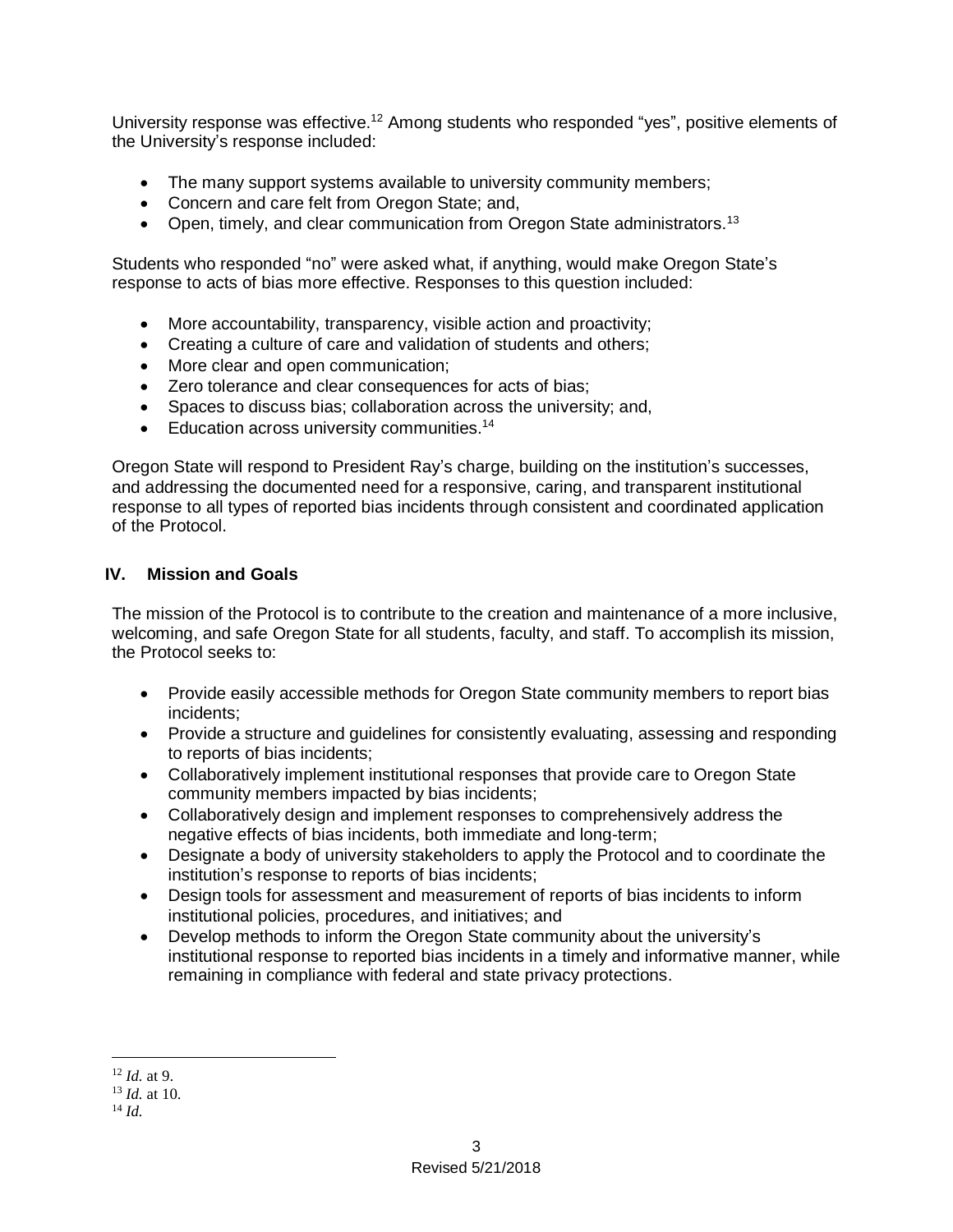# **V. Bias Response Team**

The Bias Response Team is responsible for applying the Protocol. Bias Response Team core members include key university stakeholders representing the following offices:

- Office of Institutional Diversity (OID)
- Office of Equal Opportunity and Access (EOA)
- Diversity and Cultural Engagement (DCE)
- Student Conduct and Community Standards (SCCS)
- University Housing and Dining Services (UHDS)
- Office of Student Life (OSL)
- Office of International Services (OIS)

The Bias Response Team is coordinated by the Office of Institutional Diversity and records are maintained by the Office of Institutional Diversity. The Bias Response Team Coordinator, responsible for the day-to-day management and coordination of the Bias Response Team, resides in the Office of Institutional Diversity. Bias Response Team liaisons, responsible for coordination and communication of specific reported incident responses, may include any Bias Response Team member.

The Bias Response Team meets regularly to discuss new and open reports of bias incidents and to apply the Protocol. The Bias Response Team also communicates regularly to respond to reports of bias incidents when they occur.

In addition to the core Bias Response Team members, content area experts and partners may be consulted to provide input when necessary and helpful. Core membership of the Bias Response Team may be reevaluated from time to time to ensure stakeholder representation and active member participation.

The Office of General Counsel consults with the Bias Response Team on questions related to Oregon State processes, free speech principles, state and federal law, and other issues.

### **VI. Protocol Jurisdiction**

The Protocol applies to any bias incident reported that occur at Oregon State University, including the Corvallis campus, the Cascades campus, the Newport campus, research stations, extension offices throughout the state of Oregon, at any Oregon State-sponsored activity, and all other property owned or controlled by Oregon State for Oregon State purposes. Additionally, the Protocol may, at the discretion of the Bias Response Team, be initiated whenever a reported bias incident adversely affects the Oregon State community or an Oregon State community member whether or not the reported incident occurs on property owned or controlled by Oregon State for Oregon State purposes.

University Housing and Dining Services (UHDS) maintains a Bias Incident and Response Protocol (BIARP) and responds to reported bias incidents occurring in UHDS living and dining areas. The UHDS BIARP is designed to respond to reported bias incidents occurring in these specific settings and is implemented in consultation with the University's Bias Response Team and the Office of Equal Opportunity and Access, and other offices, as appropriate. The Protocol is intended to complement and not supersede the UHDS BIARP.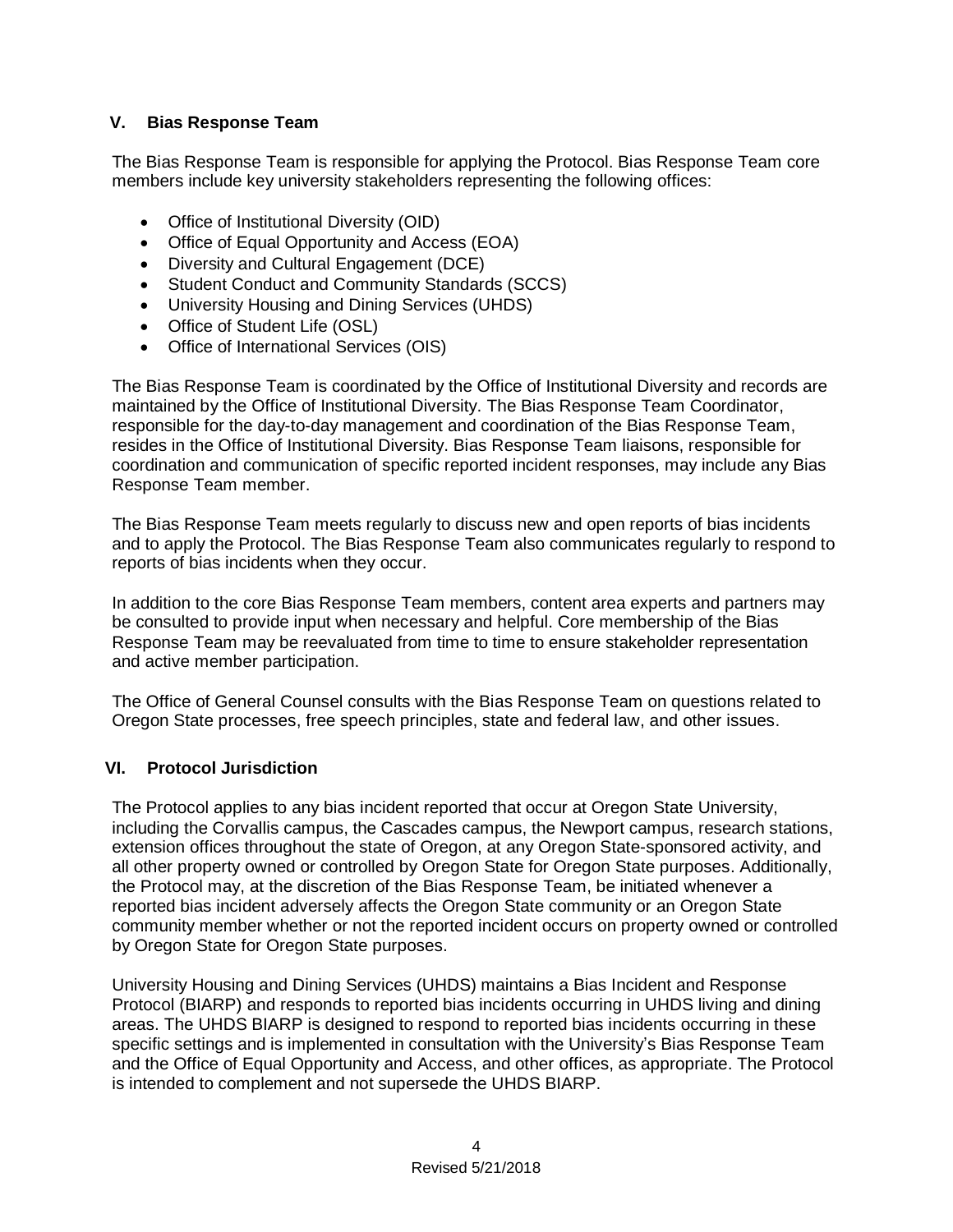# **VII. Bias Incident Reporting**

The primary reporting vehicle for reporting bias incidents is the online Bias Incident Report Form hosted on the Office of Institutional Diversity Website. The form may be accessed at the following URL: [http://biasincidentreport.oregonstate.edu/.](http://biasincidentreport.oregonstate.edu/) Bias incident reports are managed through Oregon State's centralized Maxient system.

The form is available at all times and is mobile-enabled. The text of the Bias Incident Report Form is available in Appendix B.

Questions regarding reporting may be directed to the Office of Institutional Diversity by calling 541-737-1063, emailing diversity@oregonstate.edu, or visiting the Bias Incident Response website at http://leadership.oregonstate.edu/diversity/bias-incident-response.

In addition to the Bias Incident Report Form, a 24/7 confidential phone helpline staffed by skilled care providers is available to provide support to OSU community members impacted by bias incidents. Reports may not be submitted through the helpline, but care providers will provide information to callers on reporting options. The phone helpline is managed by ProtoCall. Oregon State community members may utilize the helpline by calling 541-737-1731.

### **VIII. Response Protocol**

Note: This process is represented graphically in Appendix C.

# **Report**

### **1. Bias incident reported**

- a. Reporting party submits Bias Incident Report Form online
- b. Reporting party reports a bias incident to a BRT member or university partner
	- i. BRT member or university partner submits a Bias Incident Report Form as a third-party, if appropriate
	- ii. Reporting party directed to submit a Bias Incident Report Form, if appropriate
- c. UHDS BIARP report referred to BRT

# **Evaluate**

### **2. Bias incident report received, evaluated and processed**

- a. On receipt Bias Incident Report Form
	- i. BRT Coordinator or designee evaluates report for immediate action and support needs
		- 1. If immediate safety or health concerns present, BRT Coordinator or designee alerts Department of Public Safety, Oregon State Police, Threat Assessment Team, and/or Student Care Team, as appropriate
- b. Within 24 hours of receipt of Bias Incident Report Form
	- i. BRT Coordinator or designee enters incident report into Maxient and assigns EOA evaluation and care
	- ii. BRT Coordinator or designee sends acknowledgement of report to reporting party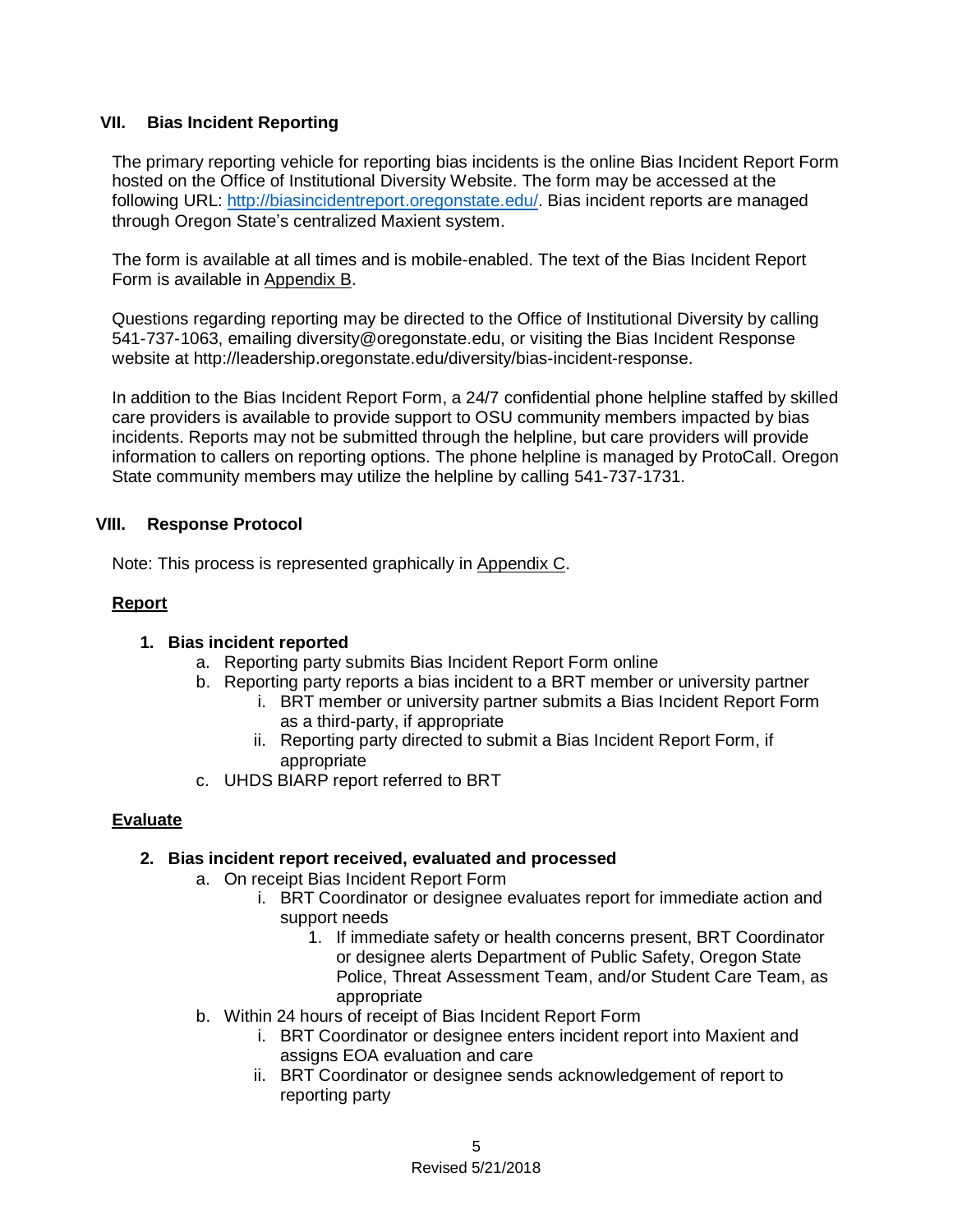# **3. Bias incident report evaluated for EOA action and care**

- a. EOA evaluation Within 48 hours of assignment, EOA conducts evaluation to determine whether referral to an EOA process is appropriate
	- i. If a referral is appropriate, the incident is assigned to EOA to coordinate response
	- ii. If referral is inappropriate, BRT coordinates response
- b. Care evaluation Within 24 hours of assignment
	- i. If reporting party is an OSU student or student organization, OSL assesses care needs, conducts outreach, and refers to university partners, as appropriate
	- ii. If reporting party is an OSU faculty or staff member, BRT Coordinator or designee assesses care needs, conducts outreach, and refers to university partners, as appropriate
	- iii. If reporting party is not an OSU community member, BRT Coordinator or designee conducts outreach, as appropriate

# **4. BRT evaluates incident report, designates Liaison(s)**

- a. At weekly meeting, BRT evaluates new incident reports
	- b. BRT identifies appropriate BRT Liaison(s) and university partner(s) to coordinate response and follow up communication with reporter
		- i. BRT Liaison may be BRT Coordinator or designee
		- ii. BRT Liaison typically serves in a consultation and coordination capacity; university partners are frequently best positioned to implement responses
		- iii. If a referral is made to EOA process, BRT and EOA will coordinate institutional response, if any
	- c. Following evaluation, BRT Liaison or university partners communicate with reporting party to:
		- i. Provide follow-up resources
		- ii. Gather additional information about the reported incident
		- iii. Discuss potential responses
		- iv. Determine capacity for collaboration in response
	- d. BRT Liaison provides consistent updates to BRT Coordinator on progress

# **Respond**

# **5. BRT coordinates development and implementation of response**

- a. BRT discusses incident and develops response in collaboration with university partners, reporters, as appropriate
	- i. Where appropriate, BRT may collaborate with reporting party to develop and implement a response
	- ii. Content area experts may be consulted to develop and implement a response
		- 1. BRT will work in collaboration with the Office of General Counsel and University Relations and Marketing when developing communications to press, outside parties and agencies, allstudents/all-employees, or other groups.
	- iii. Based on the severity and context of the reported bias incident, responses can take many forms and involve various university partners (see Section IX), and may include the initiation of university processes (i.e. Cleary reporting), and/or referral of the reported incident to university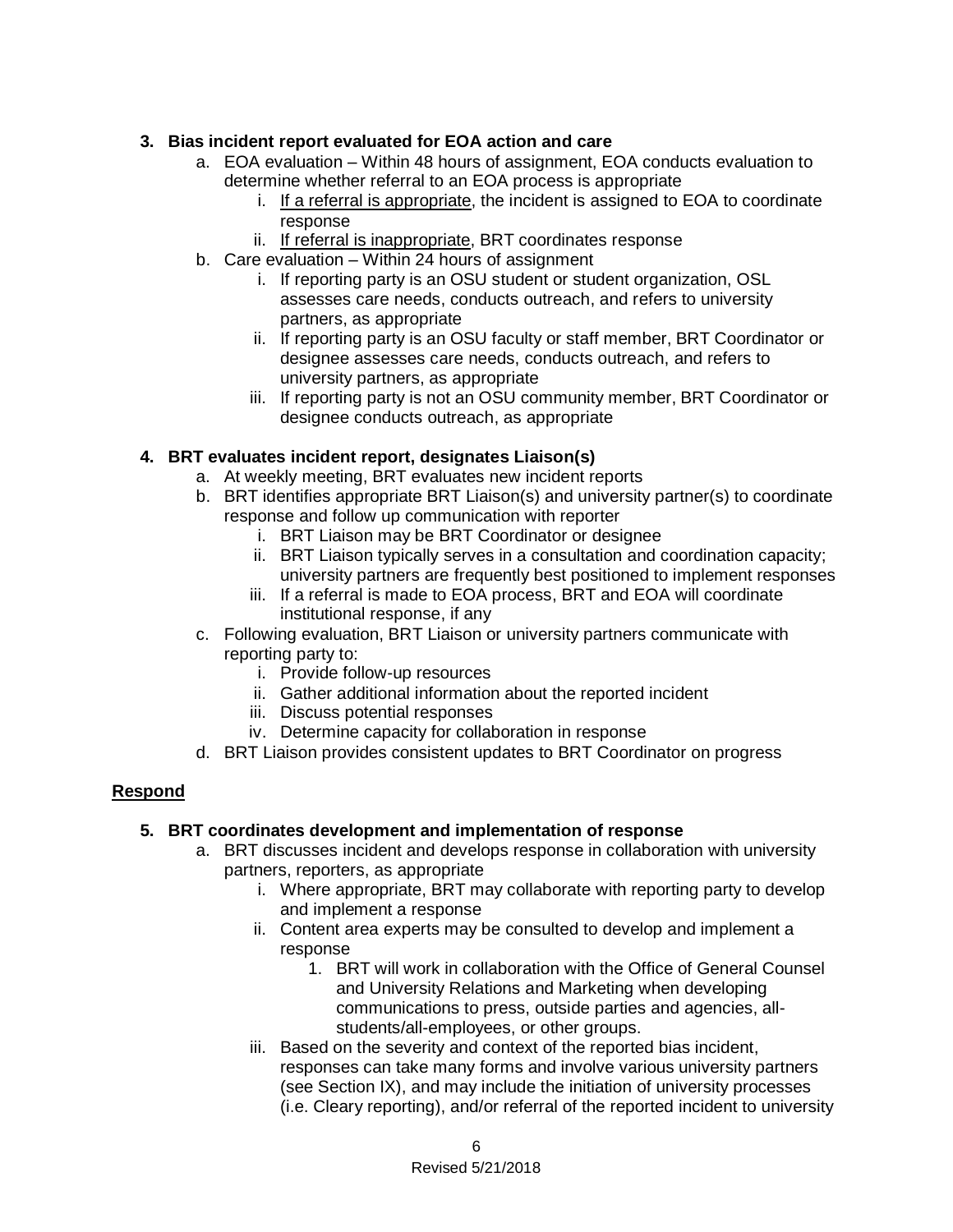offices (i.e. Student Conduct and Community Standards, Department of Public Safety)

# **6. BRT tracks response progress, closes incident, conducts aftercare outreach**

- a. BRT Coordinator or designee and Liaison tracks response progress to enter into **Maxient**
- b. Following implementation of response, BRT Coordinator or designee enters response summary and closes incident in Maxient
- c. When appropriate, BRT Coordinator and/or Liaison conduct post-incident care resource outreach to impacted parties

# **Assess**

# **7. BRT tracks and assesses reported bias incidents**

- a. BRT Coordinator or designee, in collaboration with BRT, assesses and evaluates trends, needs for training and prevention efforts, policy development, etc.
- b. BRT publishes regular reports to provide data and information regarding reported bias incidents, trends, responses, assessment and proactive initiatives

# **IX. Responses and Follow Up**

The Bias Response Team may consider a variety of responses to reported bias incidents based on the severity and context of the incident. In addition to the possibility of investigation and disciplinary sanction as determined by EOA or other university partners, when appropriate, examples of responses may include, but are not limited to, efforts to:

- Establish direct contact with the person or group involved in the incident to discuss the impact of a bias incident;
- Develop and provide educational resources or opportunities to individuals, departments, units, and other groups to address the impact of a bias incident;
- Communicate the university's values and strong commitment to addressing and countering bias incidents to occupants of a specific building, group, academic unit, or the entire community;
- Communicate with a specific individual, building, group, unit, department, or the entire university community about what happened, why it is important to address the incident, and what responses may underway or possible;
- Provide consistent support, resources, and information regarding the university's response to the individual or group impacted;
- Provide information to develop a safety plan with OSP or DPS, or programming on safety strategies;
- Provide tools to faculty and staff to internally address the impact of incidents that occur in academic buildings;
- Offer mediation through the University Ombuds, or other appropriate university offices;
- Write article or letter to news media outlining the bias incident and university/community response to it.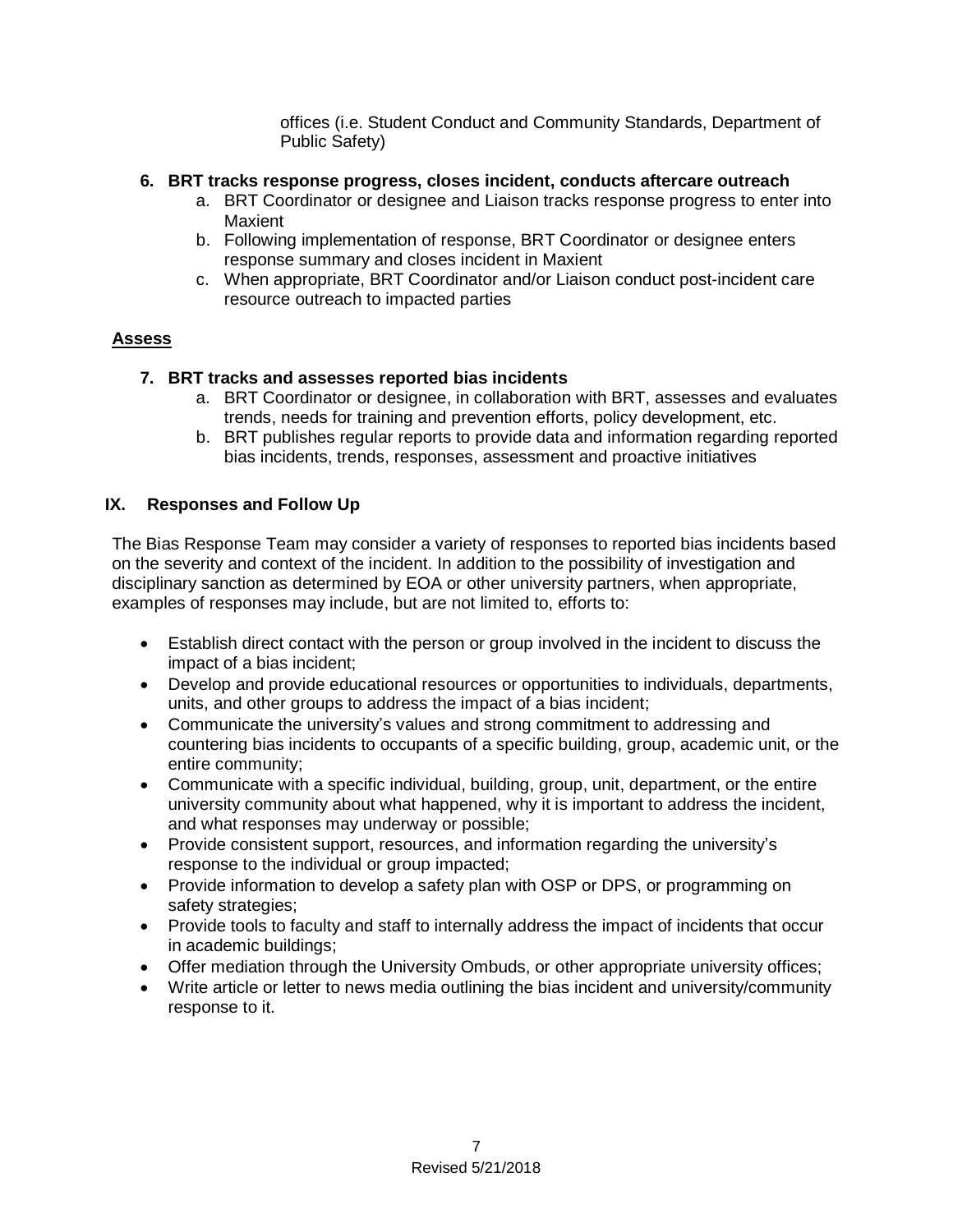# *Acknowledgements*

The Oregon State University Bias Response Team gratefully acknowledges the guidance and direction provided by the bias incident response materials published by the University of New Hampshire, and the University of Texas-Austin.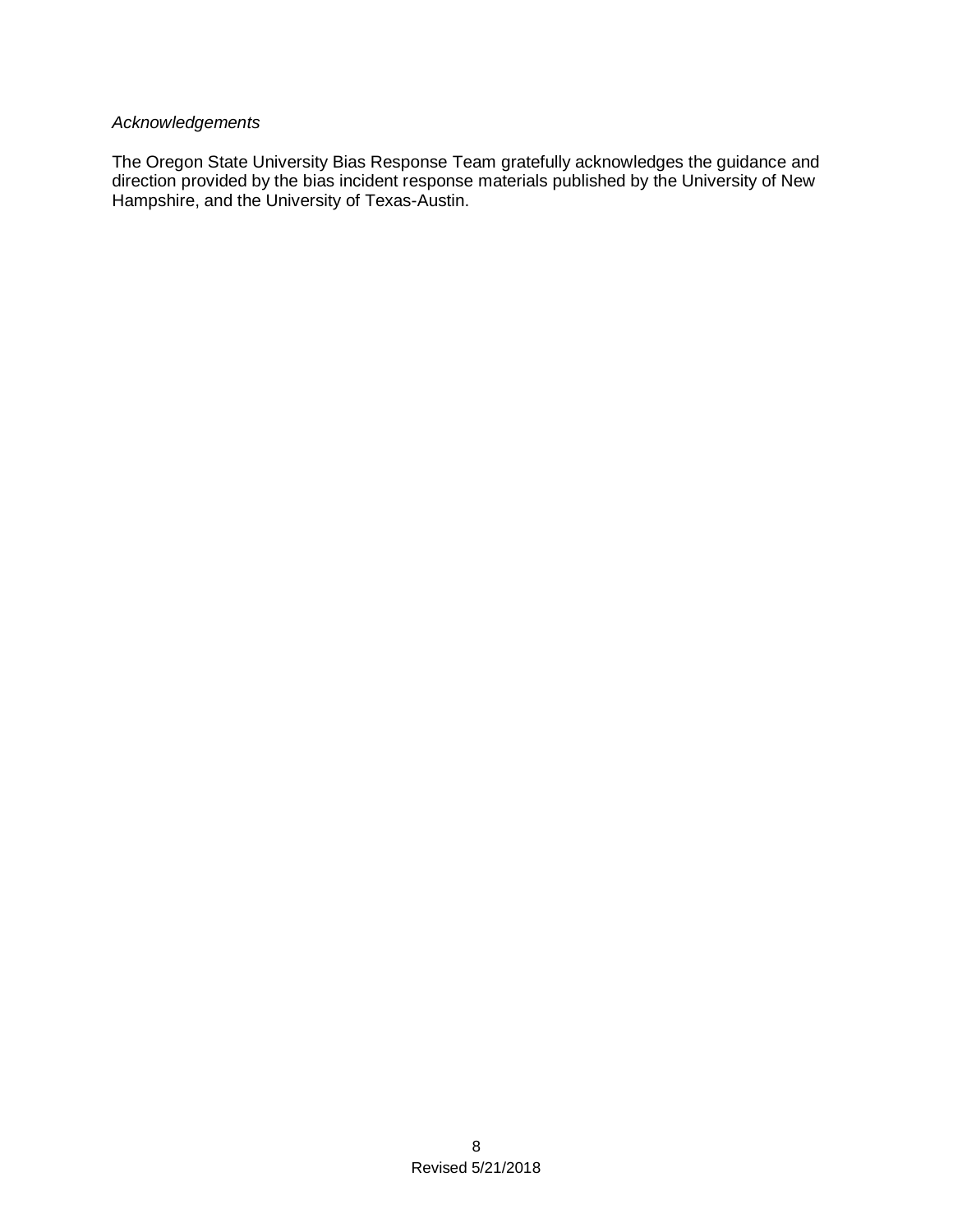### **Appendix A Definitions**

When applying the Reported Bias Incident Response Protocol, the following definitions will be applied:

### 1. **Bias**

**Bias** is a pre-formed negative opinion or attitude toward an individual or a group of individuals who possess common characteristics such as age, color, disability, gender identity or expression, marital status, national origin, race, religion, sex, sexual orientation, or veteran status.

# 2. **Bias Incident**

A **bias incident** is an **act** directed toward an individual or group based upon actual or perceived background or identity, as defined by the term **bias** above. A bias incident can constitute discrimination. These acts can create an unsafe or hostile environment or have a negative psychological, emotional, or physical effect on an individual, group, or community. Bias incidents may occur regardless of whether the act is legal, illegal, intentional, or unintentional.

The severity of a bias incident, and the university's response to these incidents, can vary based on factors including location, context and behavior, location, pre-meditation, and whether the incident presents a threat to safety. Any University response will follow University processes established as applicable.

# 3. **Discrimination or Harassment**

Discrimination is an act that either in form or operation, and whether intended or unintended, unreasonably differentiates among persons on the basis of age, color, disability, gender identity or expression, genetic information, marital status, national origin, race, religion, sex, sexual orientation, or veteran status. This is the definition of discrimination in the University's Anti-Discrimination Policy. This definition reserves to the University, in furtherance of its educational mission, the right to address conduct that would not necessarily be unlawful, following university processes in place as applicable.

### 4. **Freedom of speech**

With respect to reported bias incidents, the University does not seek to discipline individuals for expression of views in a manner that is protected by their rights under the free speech clauses of the state and federal constitutions, but may challenge protected speech that conflicts with university values by speaking out against it, by providing educational opportunities, and by supporting those negatively affected by such speech. The Bias Response Team will consult with the Office of General Counsel about whether speech is protected and how to respond in cases of protected speech.

### 5. **Hate Crime**

A hate crime is generally defined in federal and state statutes as a criminal offense committed against a person or property that is motivated, in whole or in part, by the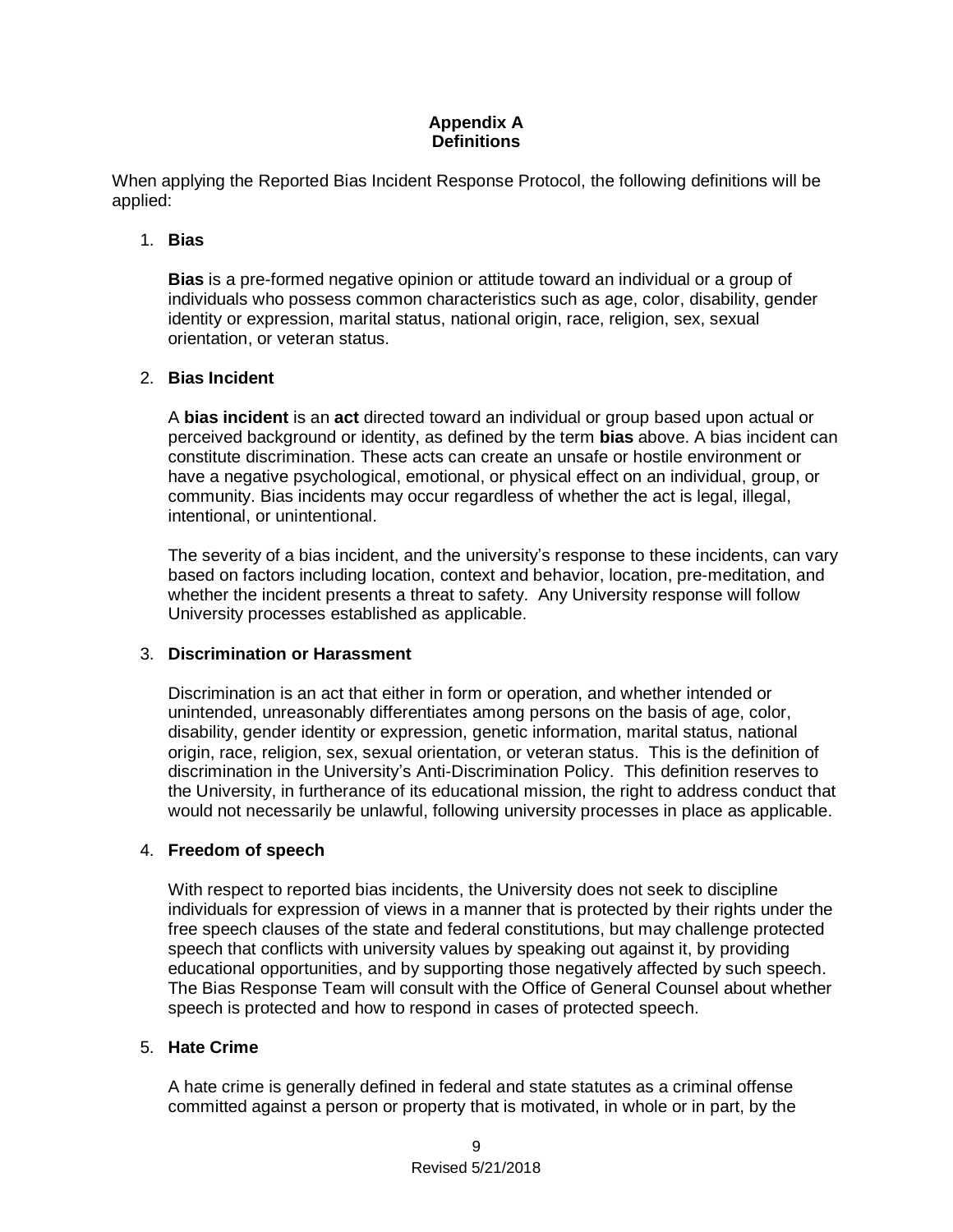offender's bias against the victim's identity or group affiliation. A hate crime can only be determined by law enforcement.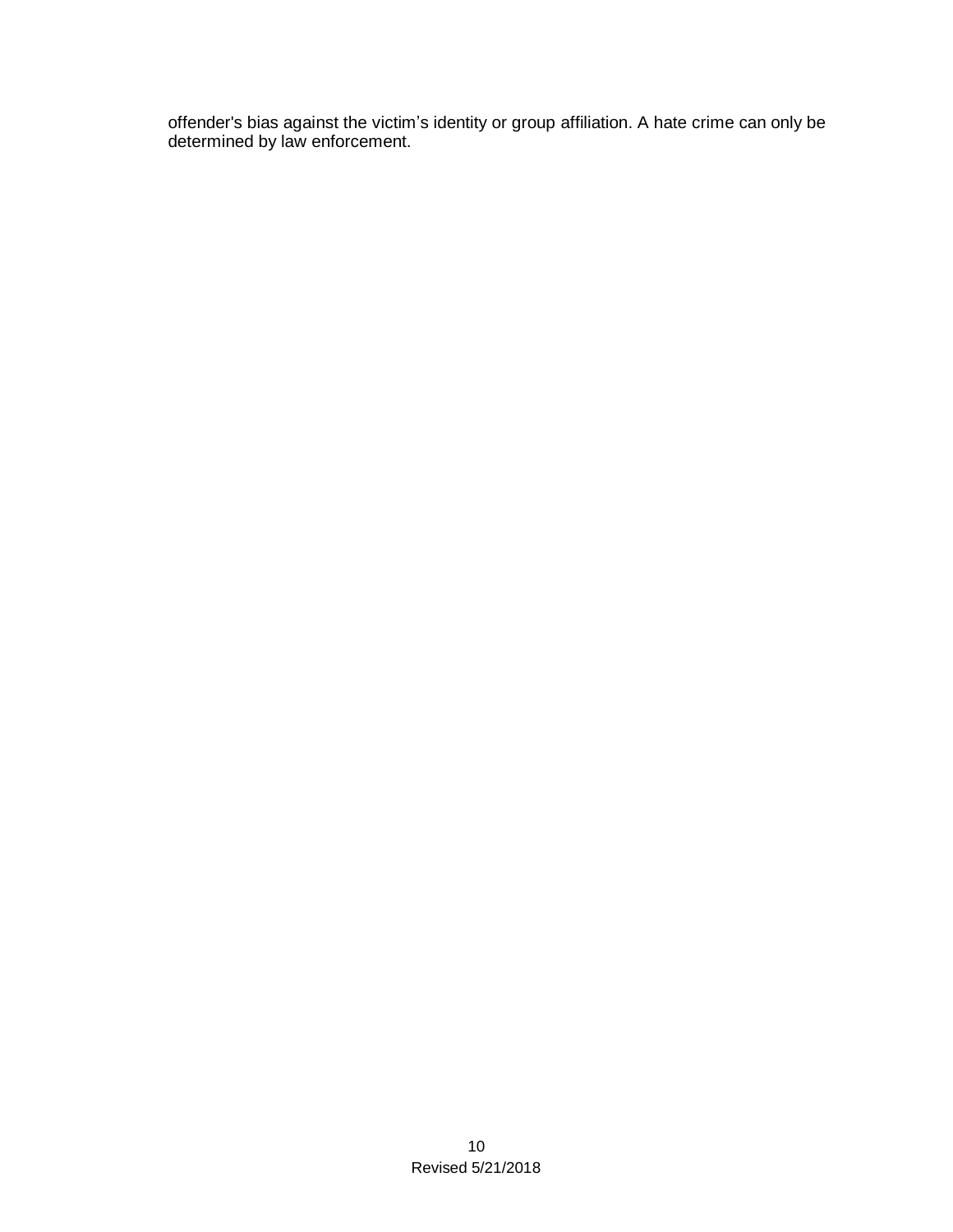# **Appendix B Bias Incident Report Form**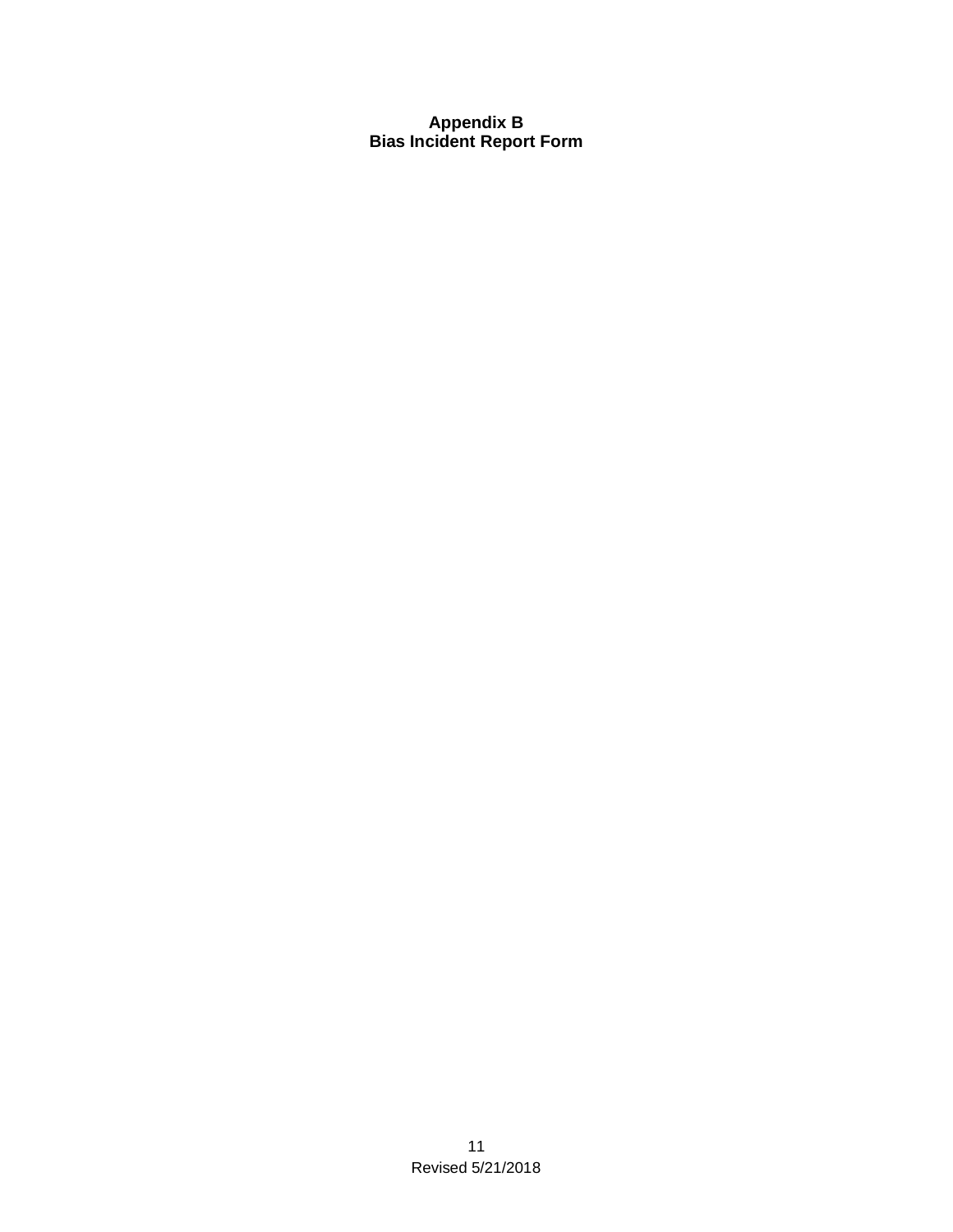

# Bias Incident Report Form

#### **If your immediate safety is at risk, if you are witnessing violence, or if you perceive imminent harm to yourself or others, please immediately dial 911.**

After submitting a bias incident report, the Bias Response Team will evaluate the report and work collaboratively to develop and implement a response. Detailed information about Oregon State's bias incident response process is available here (http://leadership.oregonstate.edu /diversity/bias-incident-response/bias-incident-response-process).

A bias incident report may be submitted anonymously. The Bias Incident Team takes seriously all reports of bias incidents, but its ability to respond to an incident will be limited if it is reported anonymously.

While the Bias Response Team will endeavor to maintain confidentiality of reporters, consistent with university policy and the law, details of a bias incident report may need to be revealed (including the identity of the reporter) in certain circumstances.

If you have questions about completing this form or your reporting options, please contact the Office of Institutional Diversity at diversity@oregonstate.edu or 541-737-1065.

#### Reporter and Background Information

Your full name or 'anonymous':

Your phone number:

Your email address:

Date of incident (Required):

YYYY-MM-DD Open Calendar

Time of incident:

Location of incident (Required):

Please select a location ...

Specific location: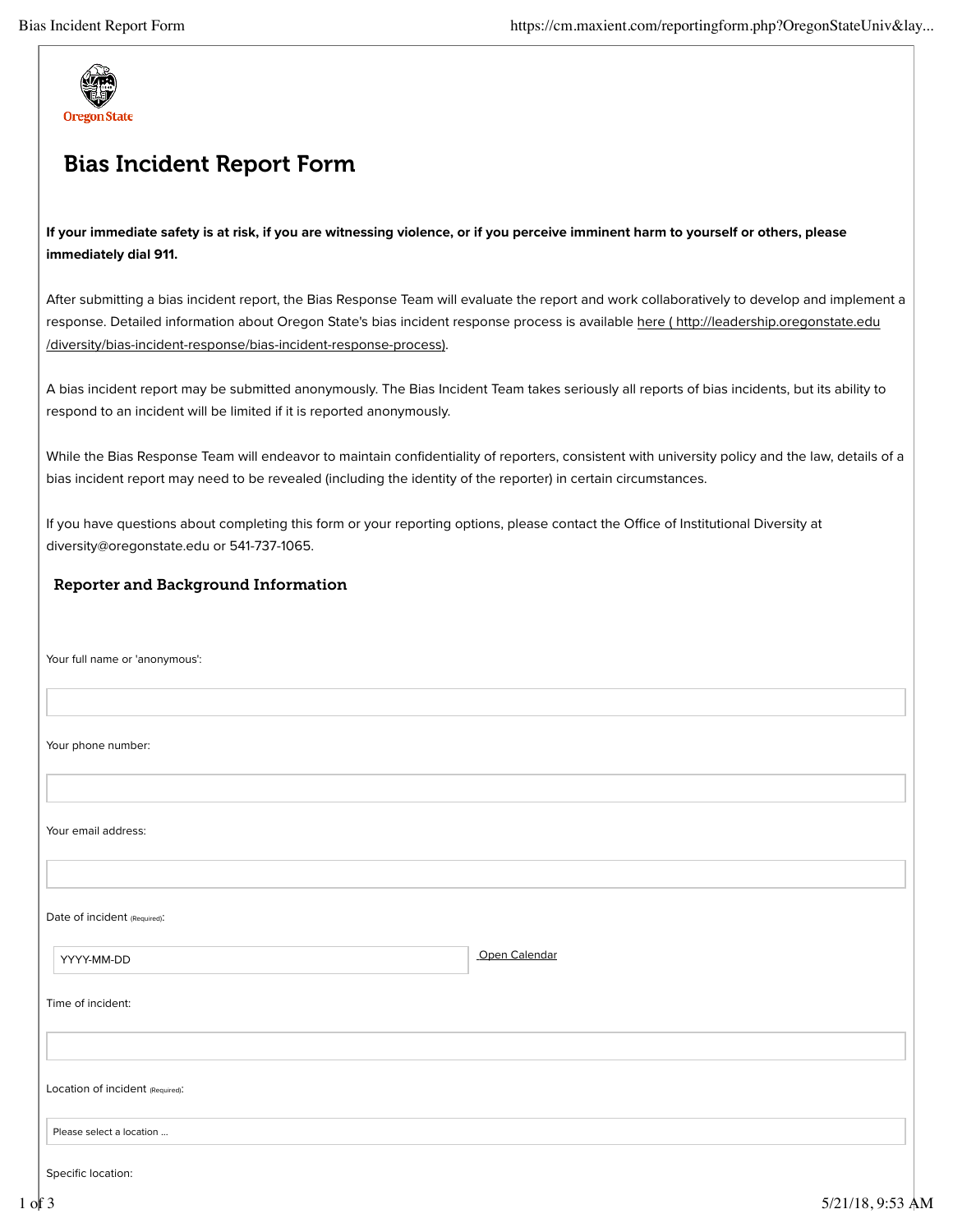#### Involved Parties

Starting with yourself, list all parties associated with this incident report. If you are reporting anonymously, please write "anonymous" in the name field. If an organization is involved, please list the organization or entity.

Name or Organization

Relationship to Incident

Add another

#### Incident Information

Please indicate the type of incident. Check all that apply. (Required)

- Damage or destruction of property
- **Vandalism**
- $\Box$  Graffiti
- **Physical harassment or assault**
- **Written or printed harassment/intimidation (non-electronic)**
- Electronic harassment/intimidation
- Verbal harassment/intimidation
- Other

Select the perceived motive for the incident. Check all that apply. (Required)

- Age
- **Disability**
- Gender Identity
- Gender expression
- National origin/citizenship
- Race/ethnicity
- Religion
- **Sex**
- Sexual orientation
- **Veteran status**
- Other

Please provide the facts of the incident in as much detail as possible. (Describe all comments, conduct, gestures, markings, physical injuries, property damage,

etc.) (Required)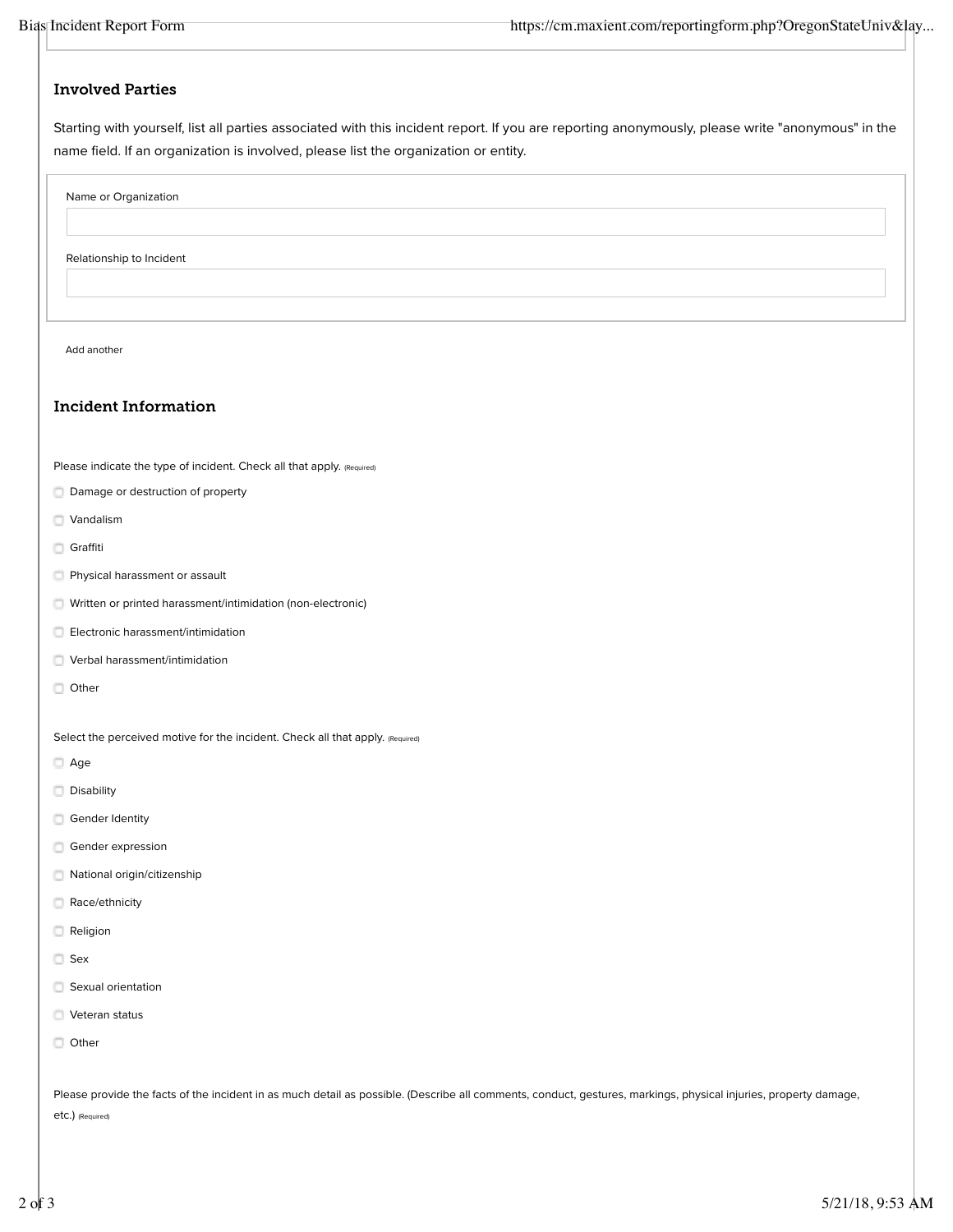Please list witnesses to the incident, if any. (Required)

Please list other OSU offices or staff members you have reported this incident to, if any. (Required)

### Supporting Documentation

Please upload any supporting documentation (pictures, screenshots, recordings, etc.) 1GB maximum total size.

**Attachments require time to upload, so please be patient after submitting this form.**

| Choose files to upload | Choose Files |
|------------------------|--------------|
|------------------------|--------------|

#### One last step ...

#### *Help us prevent spam reports by completing this captcha.*

*NOTE: If you do not see a gray box with a checkbox that says "I'm not a robot", please try a di*f*erent web browser.*

| I'm not a robot |                  |
|-----------------|------------------|
|                 | <b>reCAPTCHA</b> |
|                 | Privacy - Terms  |

Email me a copy of this report

Submit report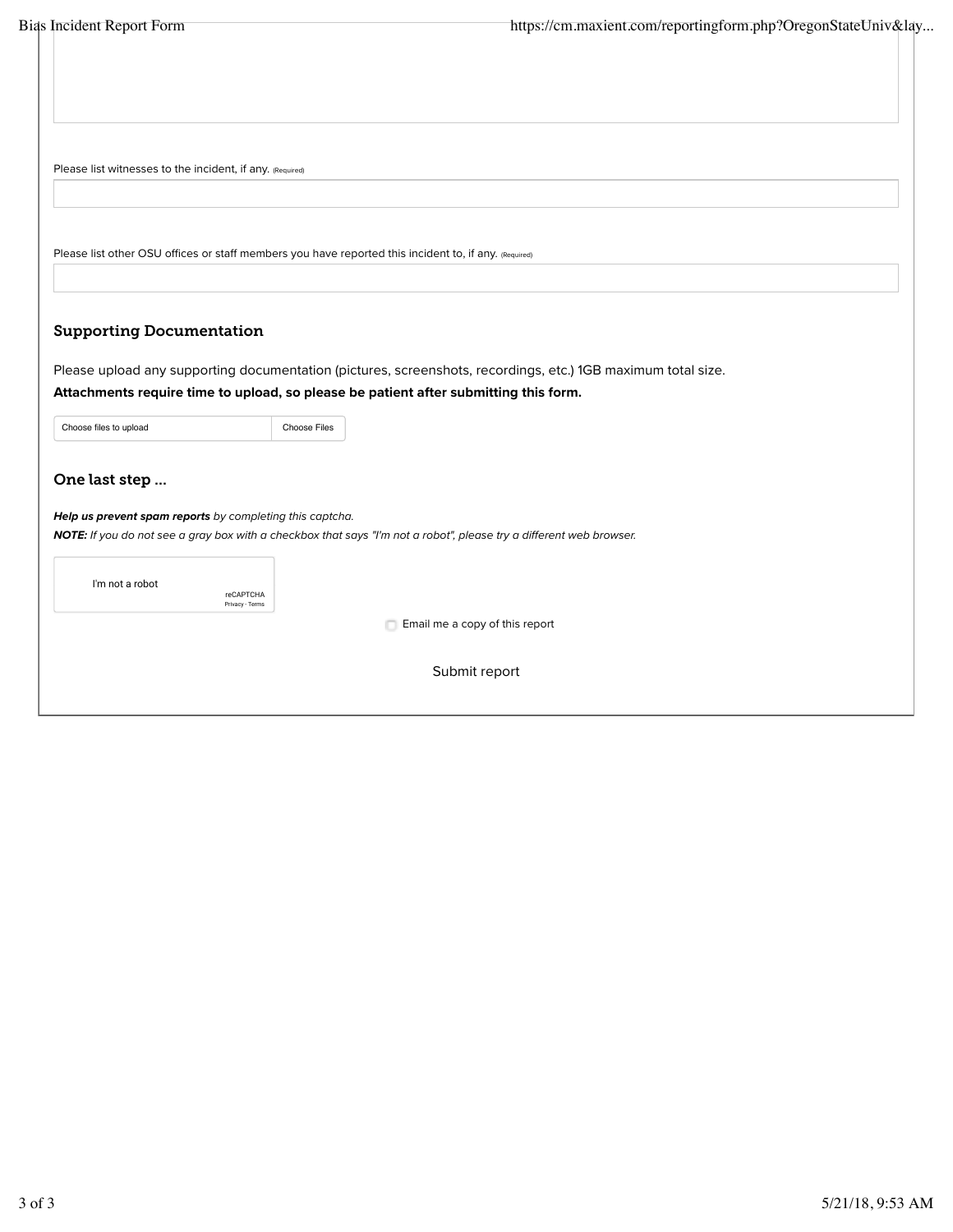**Appendix C Reported Bias Incident Response Protocol Flowchart**